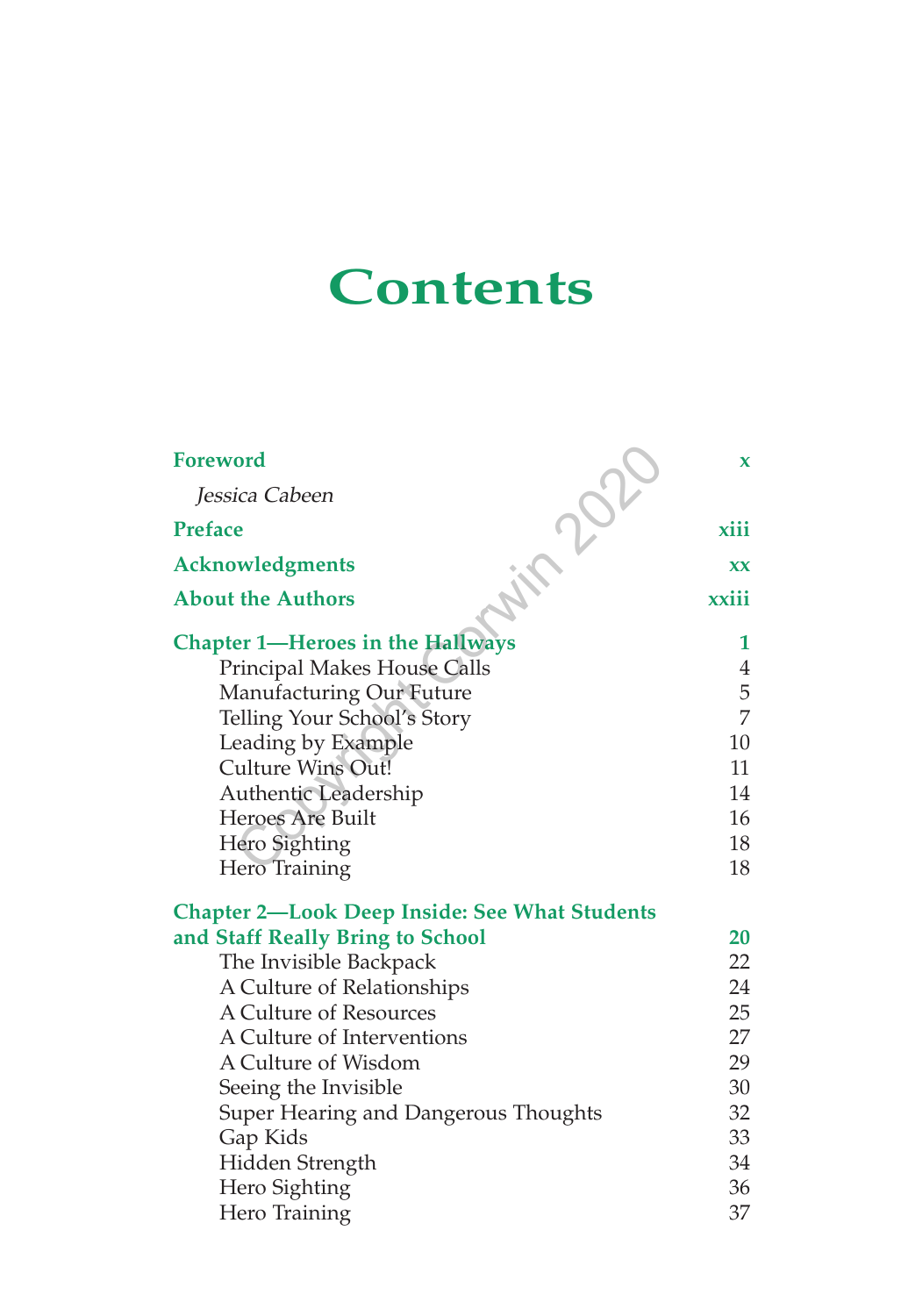| <b>Chapter 3—True to Life Leadership and Learning</b> | 39  |
|-------------------------------------------------------|-----|
| Lies We Tell Ourselves and Believe                    | 41  |
| High Risk Means High Rewards                          | 43  |
| Growth Challenge on FORWARD Rubric                    | 46  |
| Failure Is an Option                                  | 47  |
| Hide Your Mistakes and Weaknesses                     | 48  |
| <b>Front Runners Win</b>                              | 51  |
| Settling                                              | 52  |
| Sustainability                                        | 53  |
| Consensus                                             | 53  |
| Innovation Is for Crazy People                        | 55  |
| Leaders Must Be the Loudest Voice                     | 57  |
| Hero Sighting                                         | 59  |
| Hero Training                                         | 60  |
| Chapter 4-Unleash the Voice and Choice of Students    | 61  |
| Is Your Hearing Good?                                 | 63  |
| School Reform Through Student Voice                   | 67  |
| Social Media and Student Voice                        | 70  |
| Letting Students Lead                                 | 72  |
| Gauge Your Student Voice Level                        | 75  |
| <b>Student Choice</b>                                 | 80  |
| <b>School Showcase</b>                                | 82  |
| Hero Sighting                                         | 86  |
| Hero Training                                         | 87  |
| Chapter 5-Lead Like an Alien: Out of This             |     |
| <b>World Ideas to Produce Hero Students</b>           | 88  |
| <b>Break Down Historical Barriers</b>                 | 90  |
| <b>Procrastinators Produce</b>                        | 92  |
| <b>Bells Are Barriers</b>                             | 93  |
| <b>Grades Matter Most</b>                             | 94  |
| Repetition Is Wrong                                   | 98  |
| <b>Tradition Holds Us Down</b>                        | 100 |
| Homework Helps                                        | 101 |
| Think Differently                                     | 103 |
| Hero Sighting                                         | 106 |
| Hero Training                                         | 107 |
| Chapter 6-Build Resilience: Raise Your Grit Score     | 108 |
| <b>WHADITW</b>                                        | 110 |
| Perfection Before Action?                             | 113 |